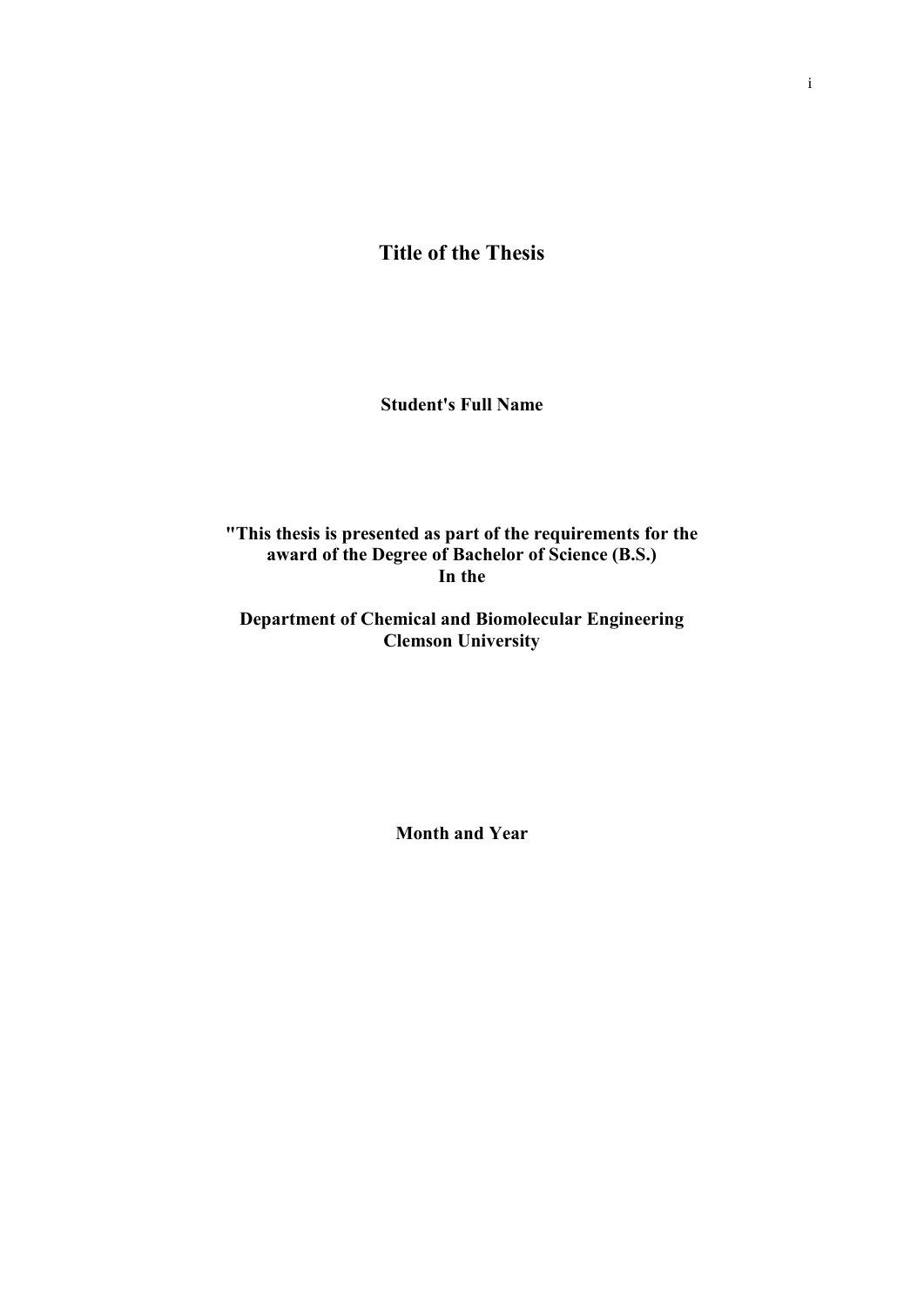# **ABSTRACT (STYLE = PRELIMINARY HEADER)**

Insert abstract here (style = normal)

Key words: Area of Research: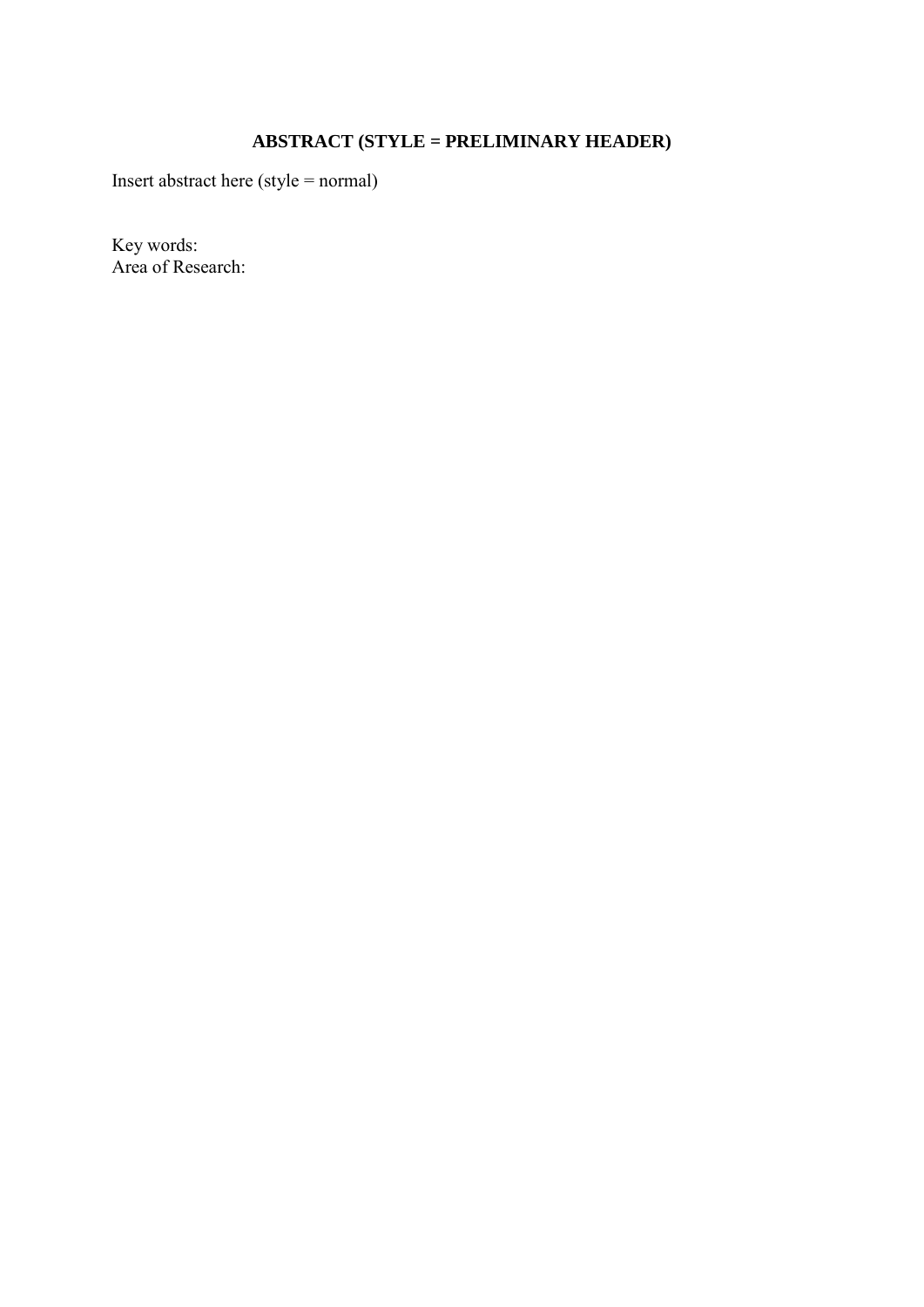# **ACKNOWLEDGEMENTS (STYLE = PRELIMINARY HEADER)**

Insert acknowledgements here (style = normal).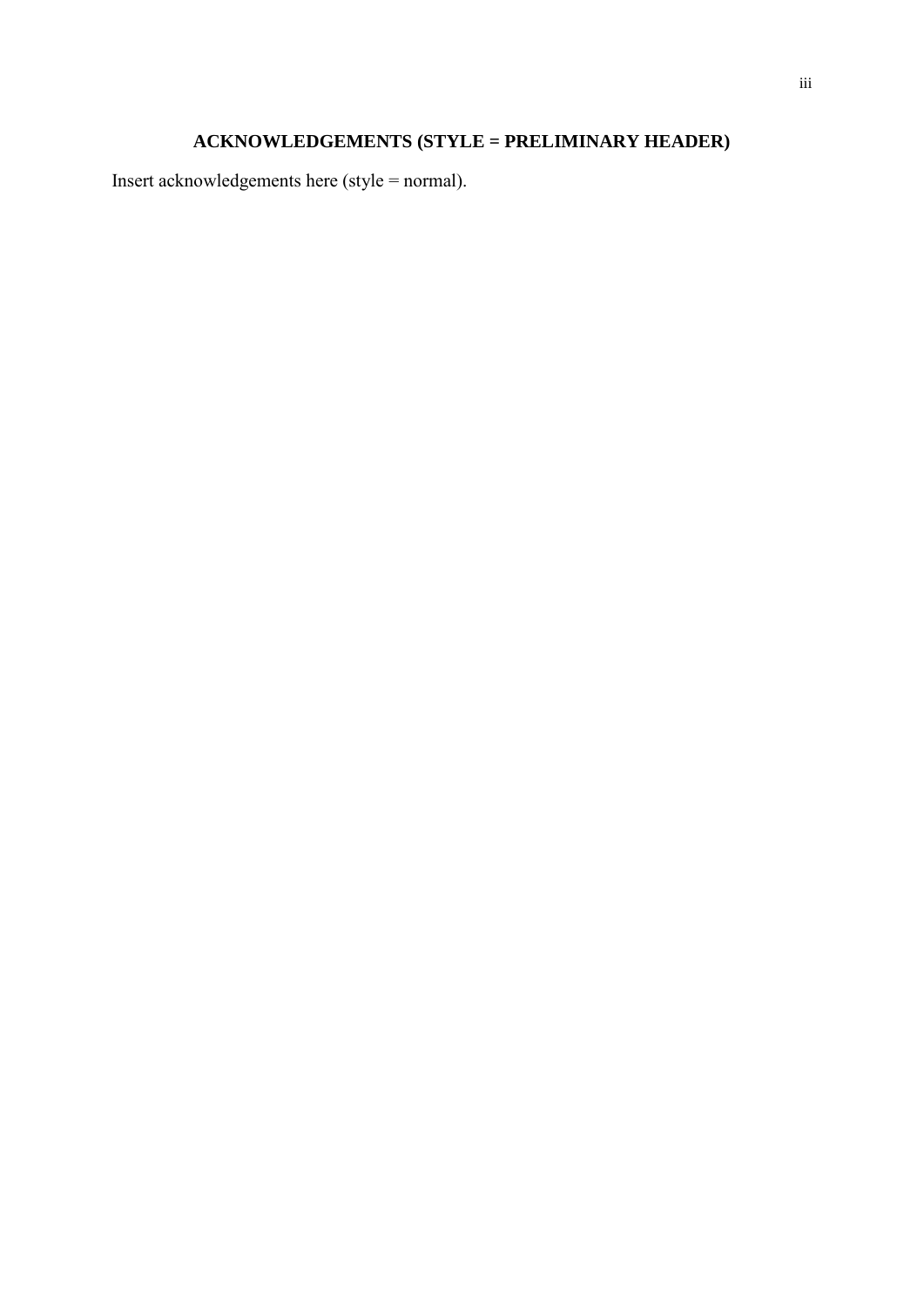### **TABLE OF CONTENTS (STYLE = PRELIMINARY HEADER)**

| 1.             |  |  |  |
|----------------|--|--|--|
|                |  |  |  |
|                |  |  |  |
|                |  |  |  |
|                |  |  |  |
|                |  |  |  |
| 2              |  |  |  |
|                |  |  |  |
|                |  |  |  |
| 2.2.1          |  |  |  |
|                |  |  |  |
|                |  |  |  |
| 3              |  |  |  |
|                |  |  |  |
|                |  |  |  |
|                |  |  |  |
| 3.2.1          |  |  |  |
|                |  |  |  |
|                |  |  |  |
| $\overline{4}$ |  |  |  |
|                |  |  |  |
|                |  |  |  |
| 4.2.1          |  |  |  |
|                |  |  |  |
|                |  |  |  |
| 5              |  |  |  |
|                |  |  |  |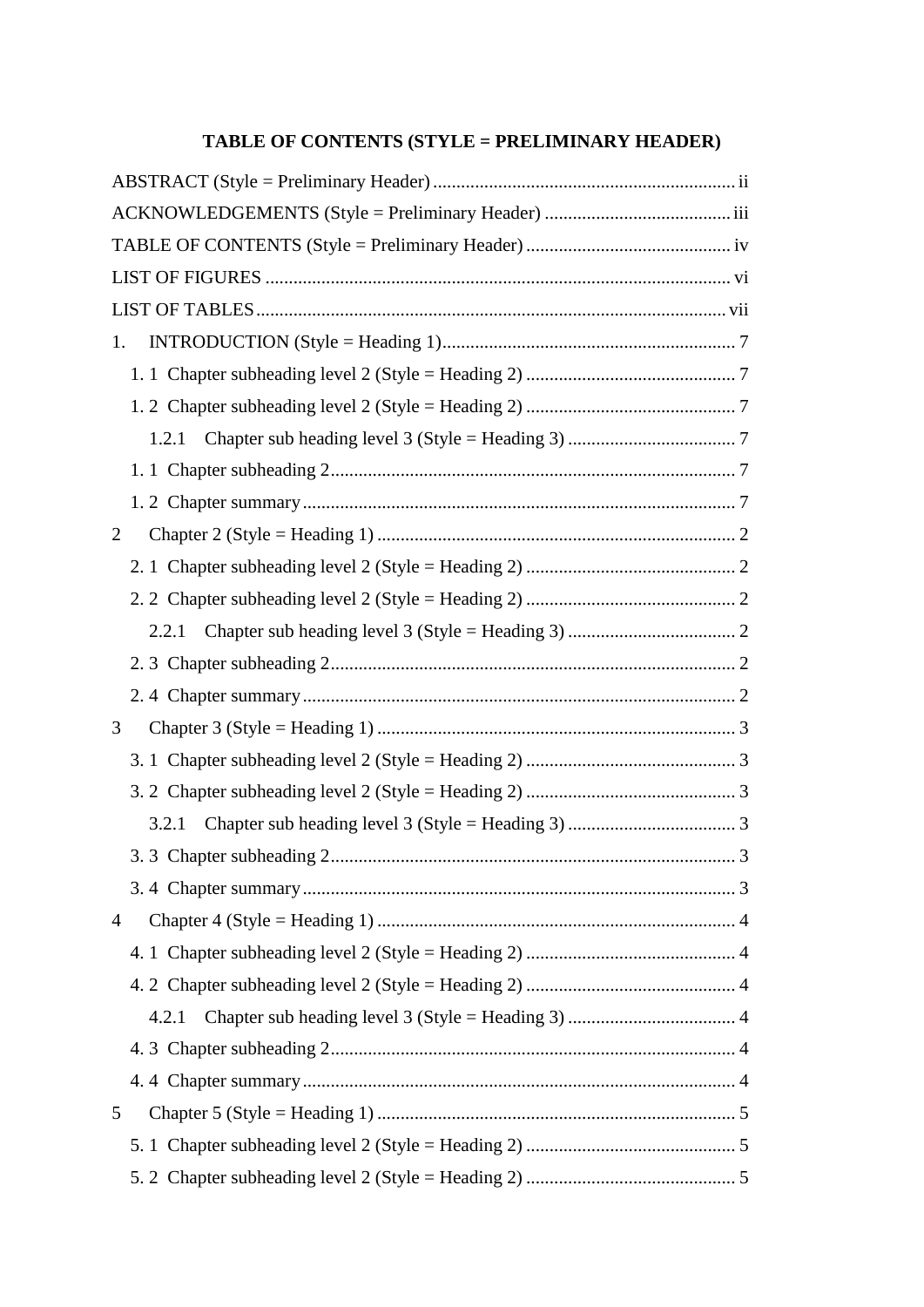|        | 5.2.1 |
|--------|-------|
|        |       |
|        |       |
| 6      |       |
|        |       |
|        |       |
|        |       |
|        |       |
|        |       |
| $\tau$ |       |
|        |       |
|        |       |
|        |       |
|        |       |
|        |       |
| 8      |       |
|        |       |
|        |       |
|        |       |
|        |       |
|        |       |
|        |       |
|        |       |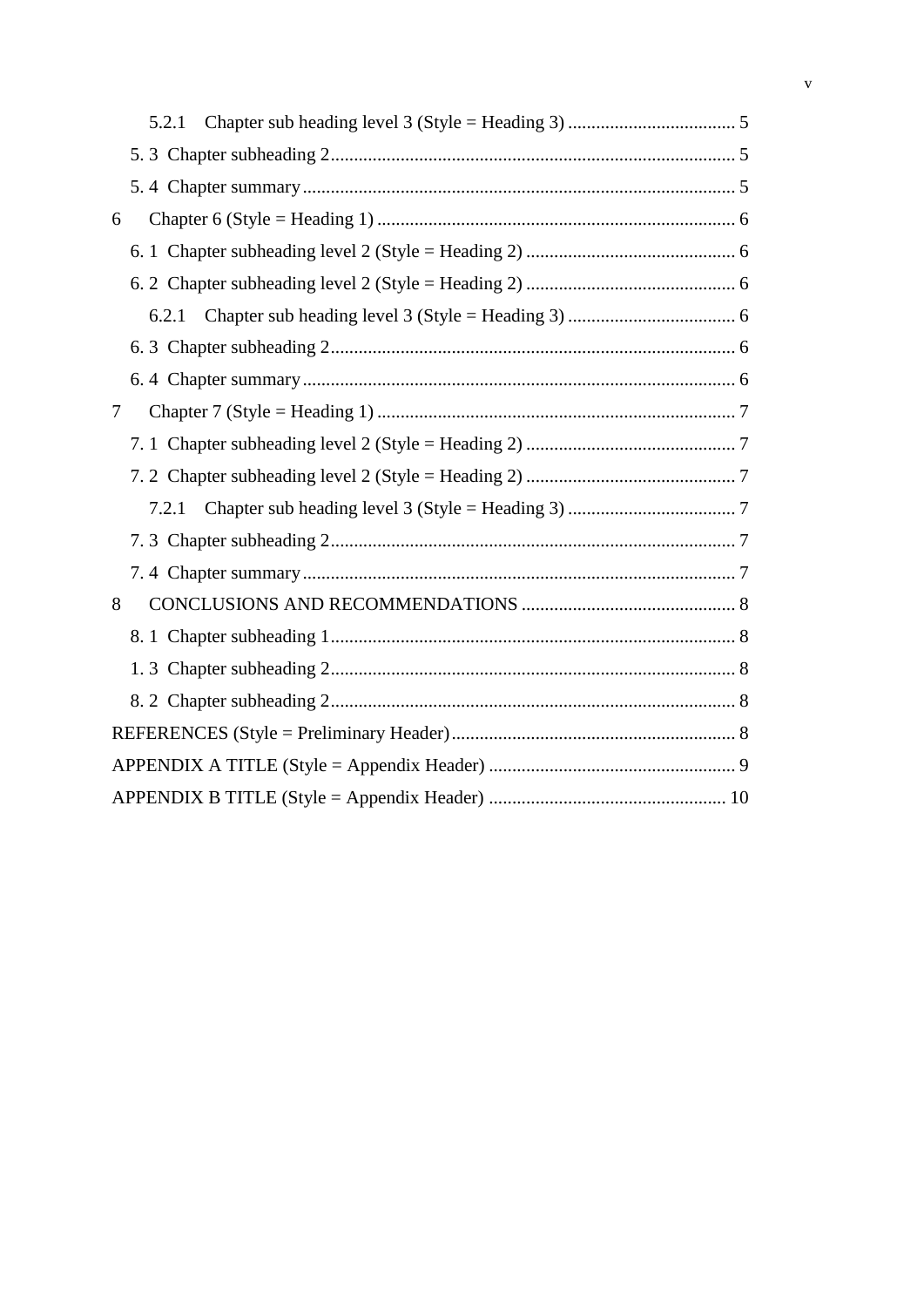#### **LIST OF FIGURES/PLATES**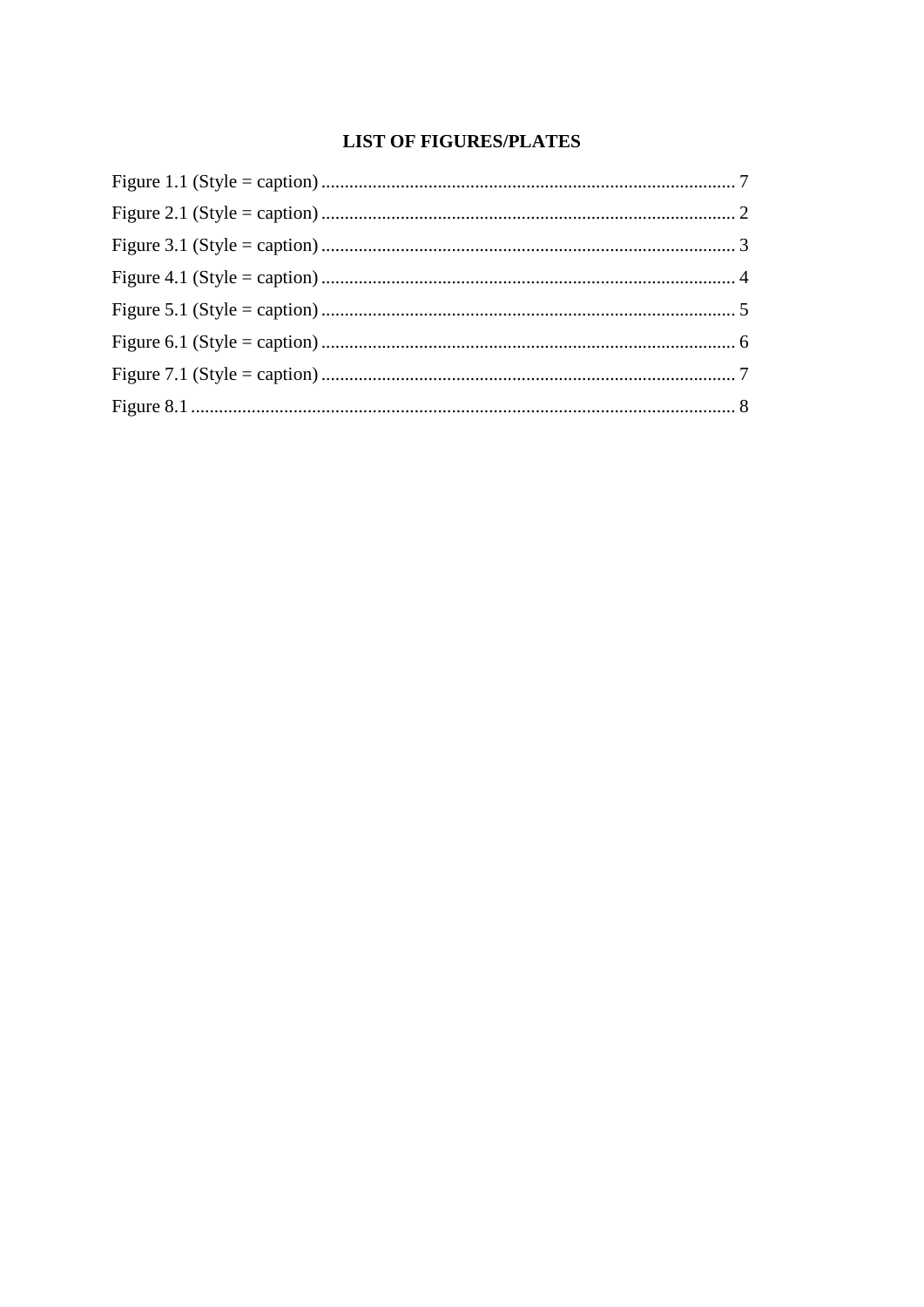#### **LIST OF TABLES**

### **1. INTRODUCTION (Style = Heading 1)**

Insert introduction text here (style  $=$  normal).

# **Chapter subheading level 2 (Style = Heading 2)**

Insert contents here (style = normal).

#### **Chapter subheading level 2 (Style = Heading 2)**

Chapter sub heading level 3 (Style = Heading 3) (a) This is sub-list (style  $=$  sub list)

(i) This is sub-list indent (indented sub list)

#### **1. 1 Chapter subheading 2**

Insert contents here (style = normal). Figure 1.1 (Style = caption)

Table  $1.1$ (Style = caption)

#### **1. 2 Chapter summary**

Insert chapter summary here (style = normal).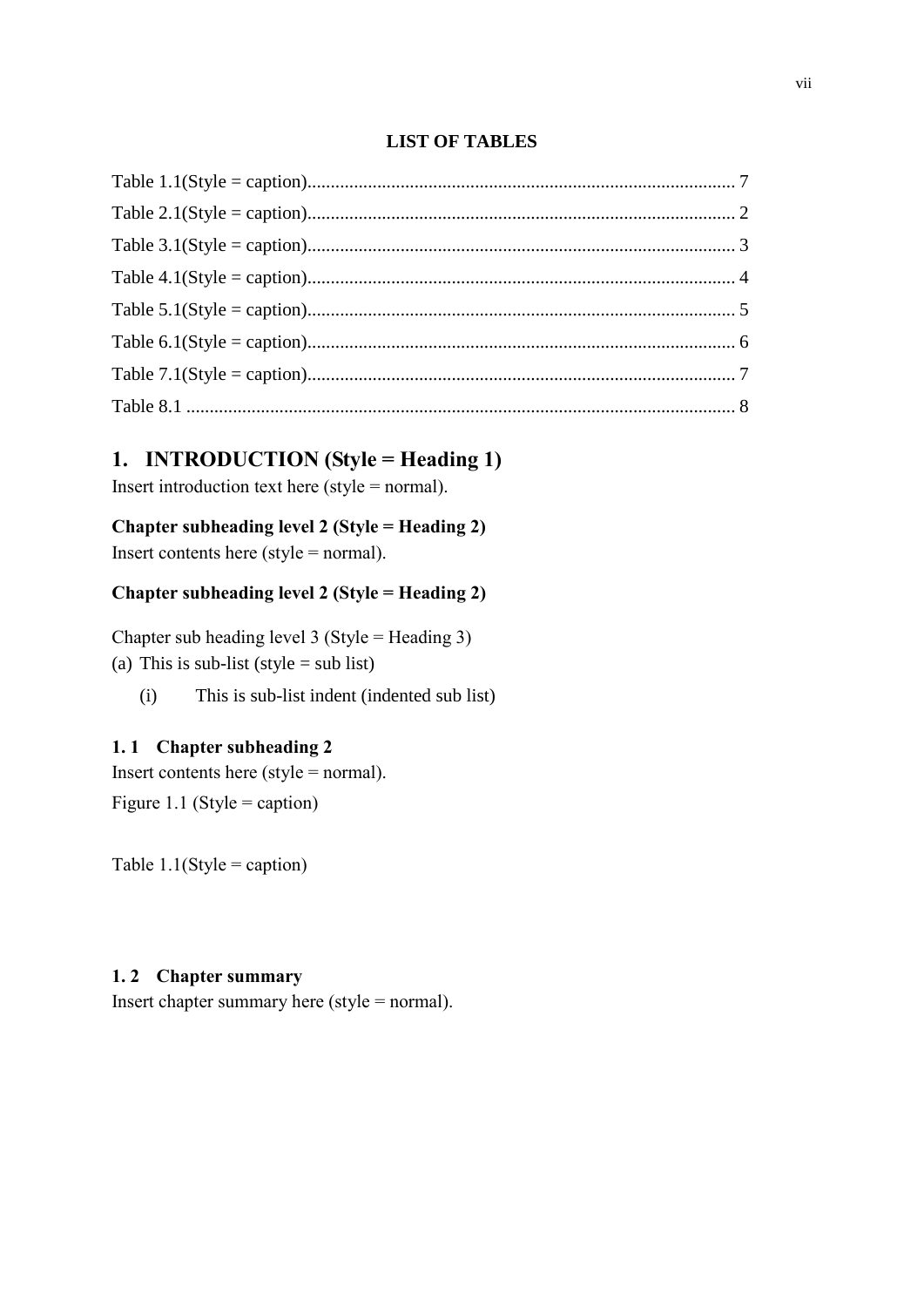# **Chapter 2 (Style = Heading 1)**

Insert introduction text here.

**Chapter subheading level 2 (Style = Heading 2)** Insert contents here.

# **Chapter subheading level 2 (Style = Heading 2)**

Chapter sub heading level 3 (Style = Heading 3) (b) This is sub-list (style  $=$  sub list)

(i) This is sub-list indent (indented sub list)

#### **Chapter subheading 2**

Insert contents here. Figure 0.1 (Style = caption)

Table  $0.1$ (Style = caption)

#### **Chapter summary**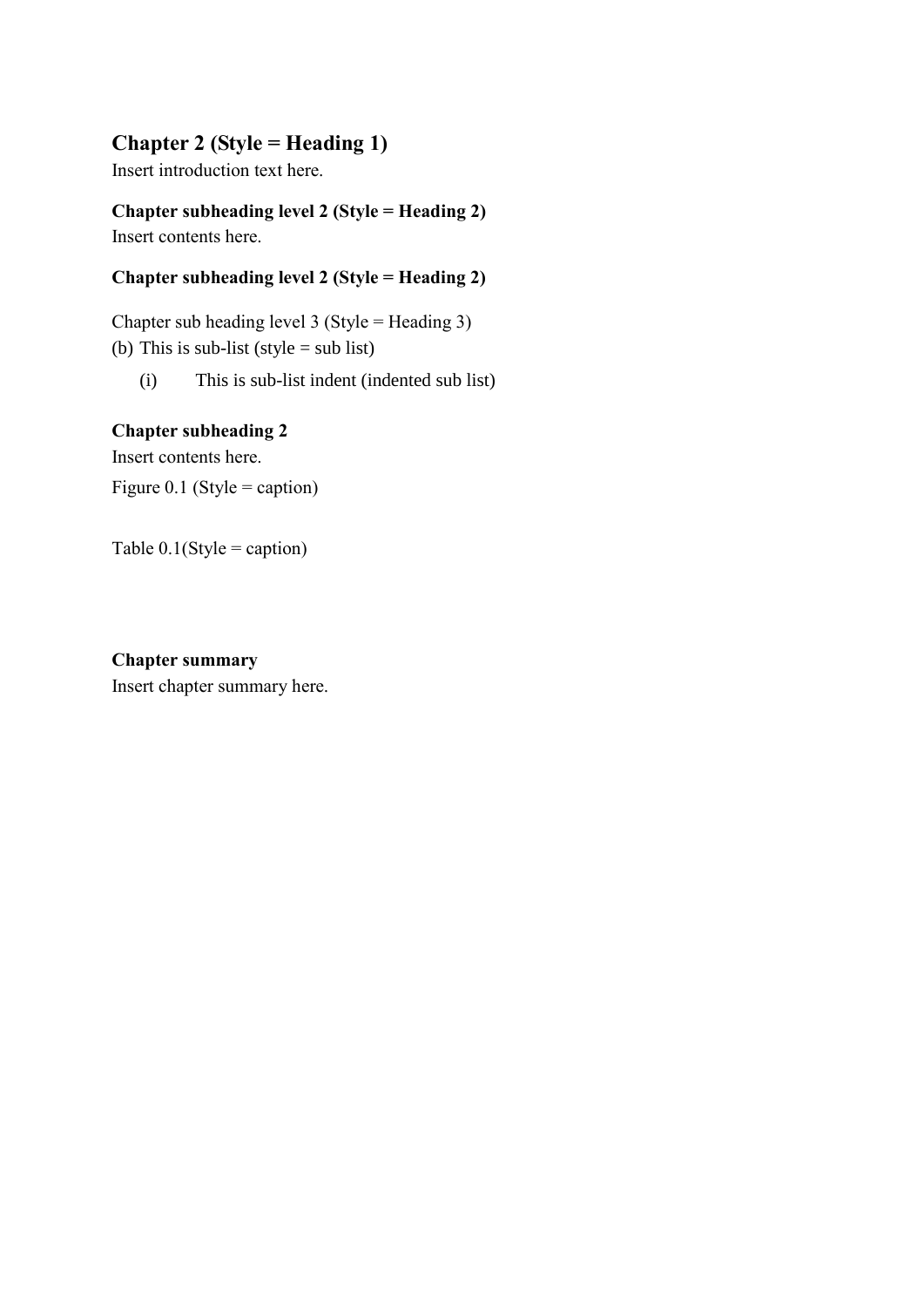### **Chapter 3 (Style = Heading 1)**

Insert introduction text here.

**Chapter subheading level 2 (Style = Heading 2)** Insert contents here.

# **Chapter subheading level 2 (Style = Heading 2)**

Chapter sub heading level 3 (Style = Heading 3) (c) This is sub-list (style = sub list)

(i) This is sub-list indent (indented sub list)

#### **Chapter subheading 2**

Insert contents here. Figure 0.1 (Style = caption)

Table  $0.1$ (Style = caption)

#### **Chapter summary**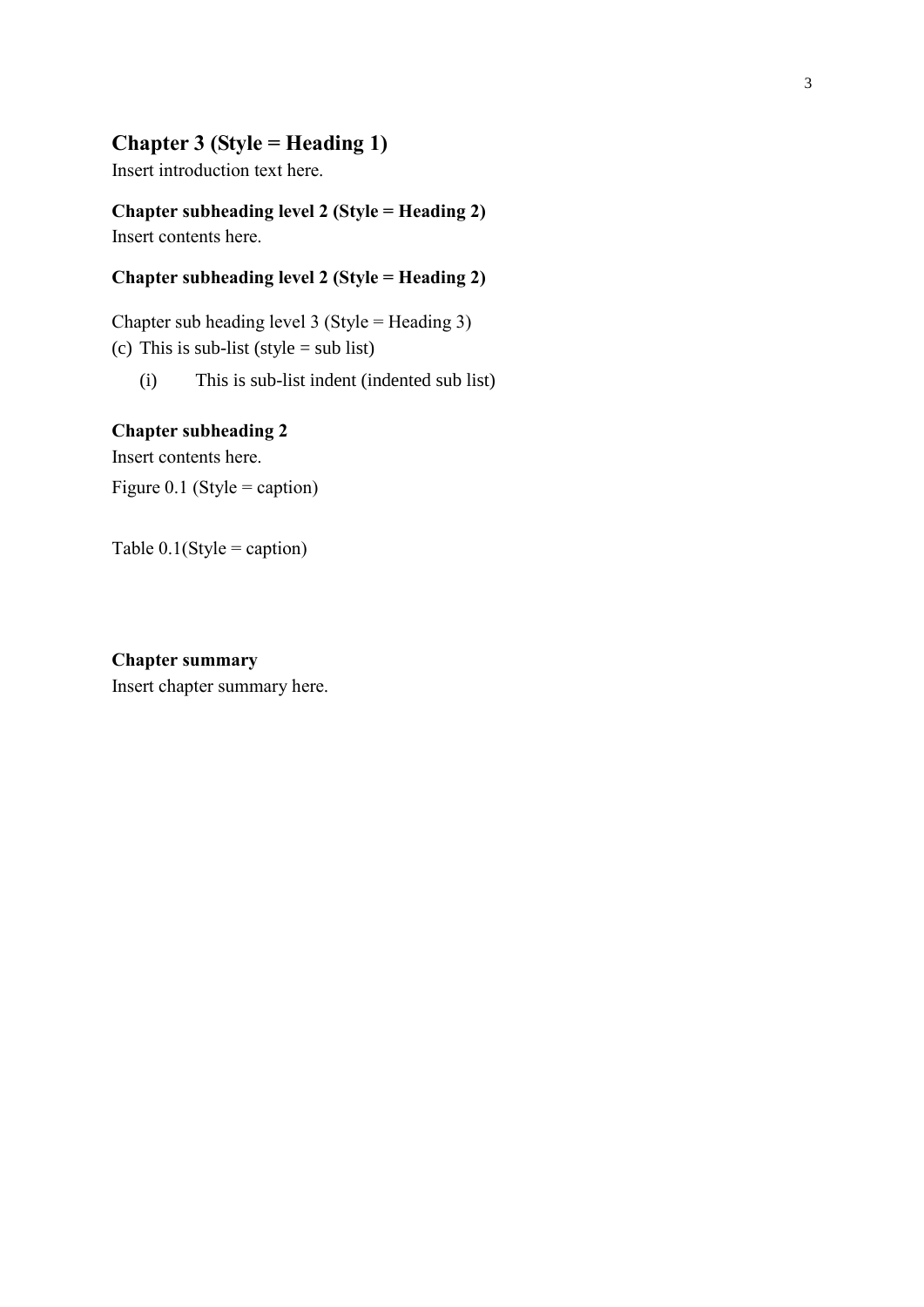# **Chapter 4 (Style = Heading 1)**

Insert introduction text here.

**Chapter subheading level 2 (Style = Heading 2)** Insert contents here.

# **Chapter subheading level 2 (Style = Heading 2)**

Chapter sub heading level 3 (Style = Heading 3) (d) This is sub-list (style = sub list)

(i) This is sub-list indent (indented sub list)

#### **Chapter subheading 2**

Insert contents here. Figure 0.1 (Style = caption)

Table  $0.1$ (Style = caption)

#### **Chapter summary**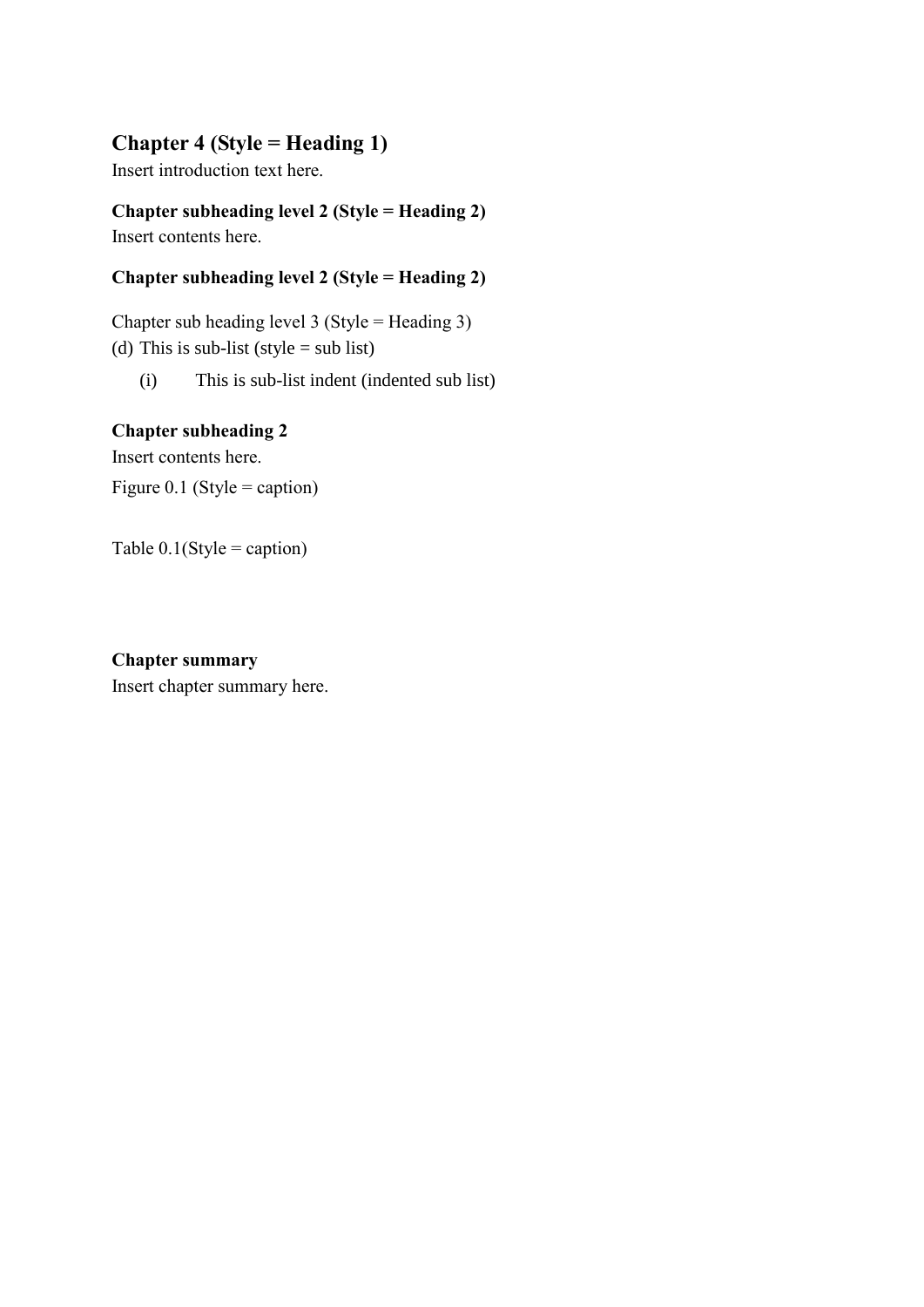### **Chapter 5 (Style = Heading 1)**

Insert introduction text here.

**Chapter subheading level 2 (Style = Heading 2)** Insert contents here.

# **Chapter subheading level 2 (Style = Heading 2)**

Chapter sub heading level 3 (Style = Heading 3) (e) This is sub-list (style = sub list)

(i) This is sub-list indent (indented sub list)

#### **Chapter subheading 2**

Insert contents here. Figure 0.1 (Style = caption)

Table  $0.1$ (Style = caption)

#### **Chapter summary**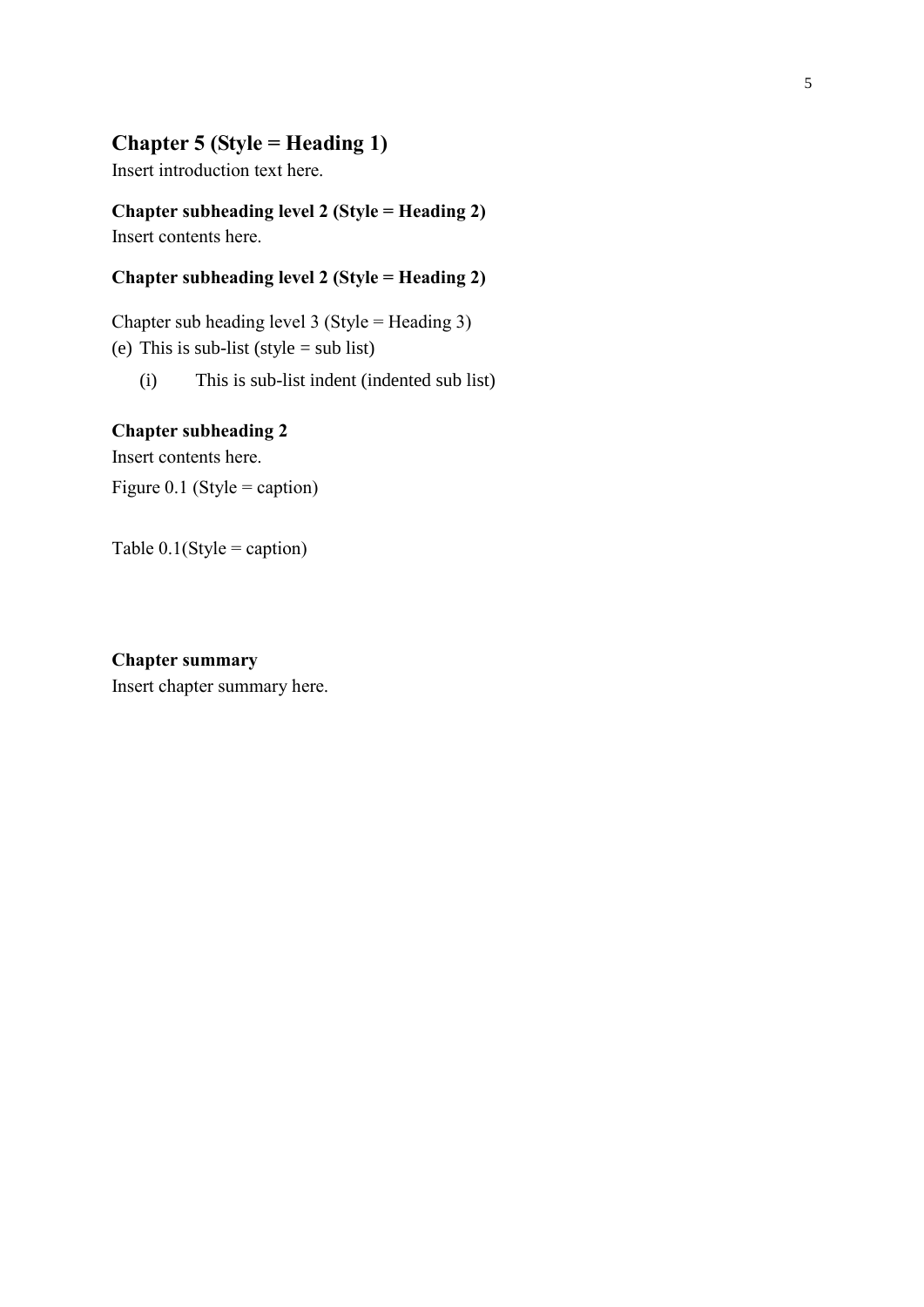# **Chapter 6 (Style = Heading 1)**

Insert introduction text here.

**Chapter subheading level 2 (Style = Heading 2)** Insert contents here.

# **Chapter subheading level 2 (Style = Heading 2)**

Chapter sub heading level 3 (Style = Heading 3) (f) This is sub-list (style = sub list)

(i) This is sub-list indent (indented sub list)

#### **Chapter subheading 2**

Insert contents here. Figure 0.1 (Style = caption)

Table  $0.1$ (Style = caption)

#### **Chapter summary**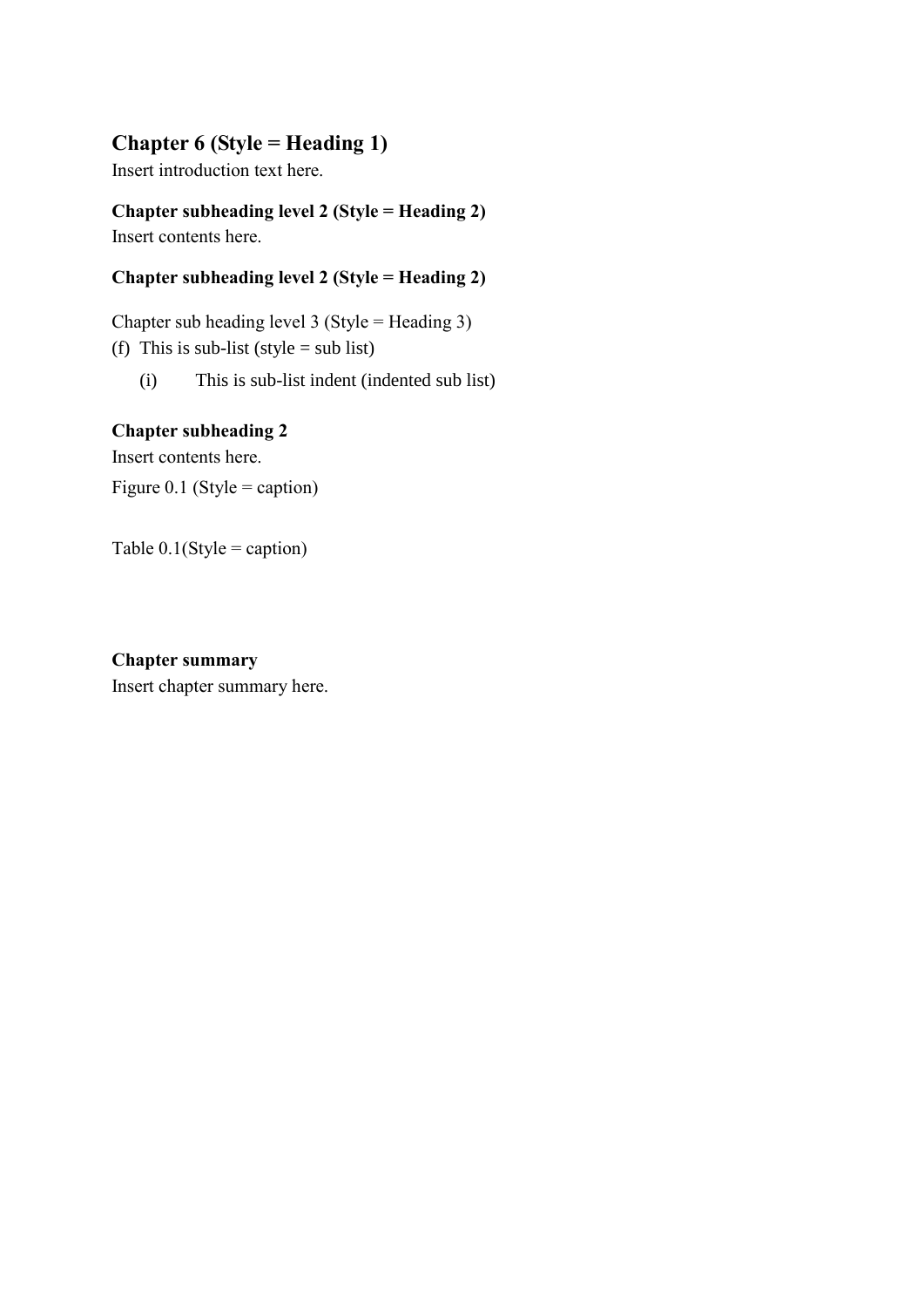### **Chapter 7 (Style = Heading 1)**

Insert introduction text here.

**Chapter subheading level 2 (Style = Heading 2)** Insert contents here.

# **Chapter subheading level 2 (Style = Heading 2)**

Chapter sub heading level 3 (Style = Heading 3) (g) This is sub-list (style = sub list)

(i) This is sub-list indent (indented sub list)

#### **Chapter subheading 2**

Insert contents here. Figure 0.1 (Style = caption)

Table  $0.1$ (Style = caption)

#### **Chapter summary**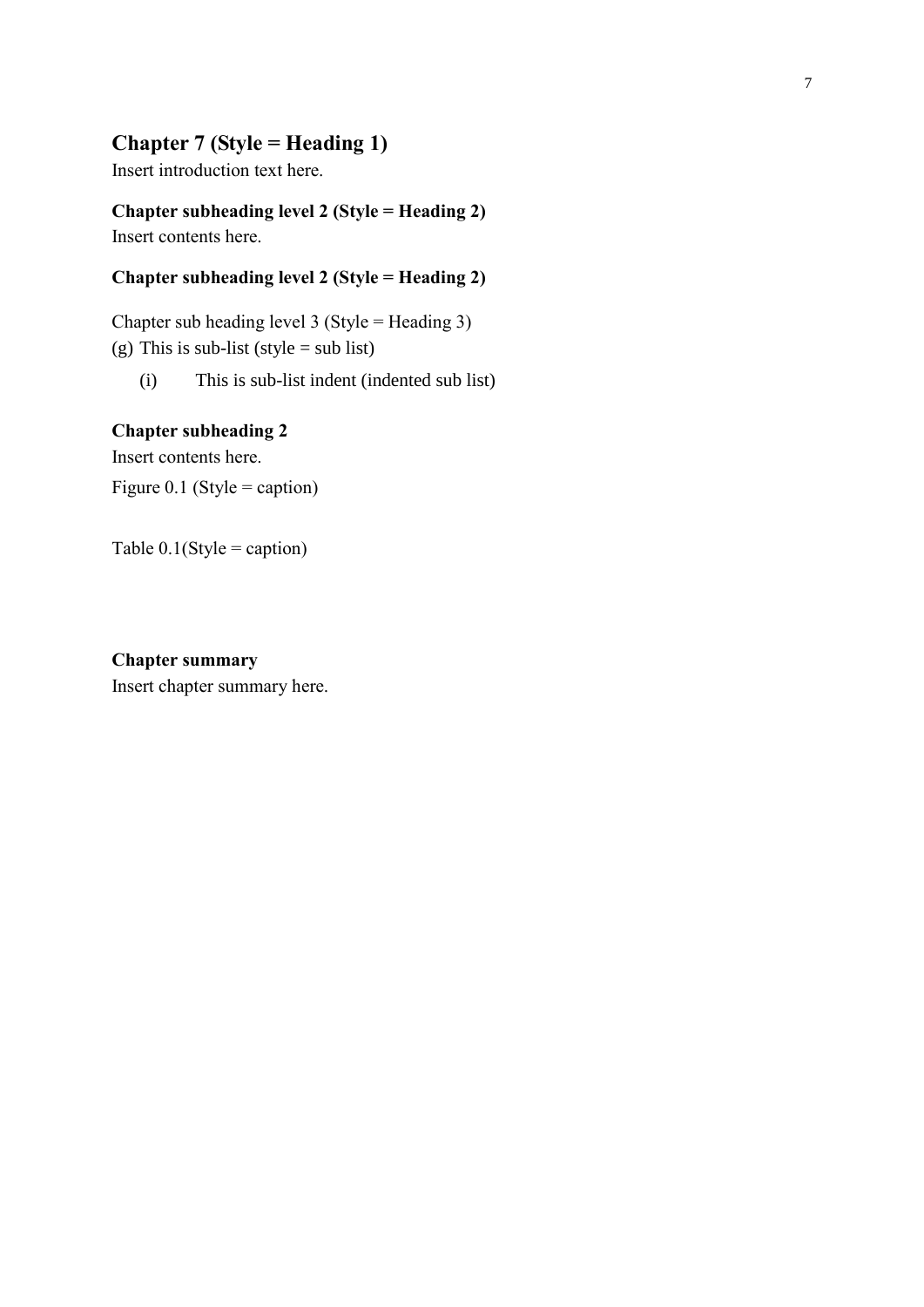# **CONCLUSIONS AND RECOMMENDATIONS**

Insert conclusions and recommendations. (Use chapter subheadings as appropriate).

#### **Chapter subheading 1**

Insert contents here.

#### **1. 3 Chapter subheading 2**

(h) This is sub-list

(i) This is sub-list indent

#### **Chapter subheading 2**

Insert contents here.

Figure 0.1

Table 0.1

#### **REFERENCES (STYLE = PRELIMINARY HEADER) (ENDNOTE X3 OR AS PRESCRIBED BY YOUR ADVISOR)**

Surname, Initial. (Year) Title of reference, Publisher, Place of Publication, Page reference. (Style = Reference Text). Refer to Thesis requirements manual for reference format.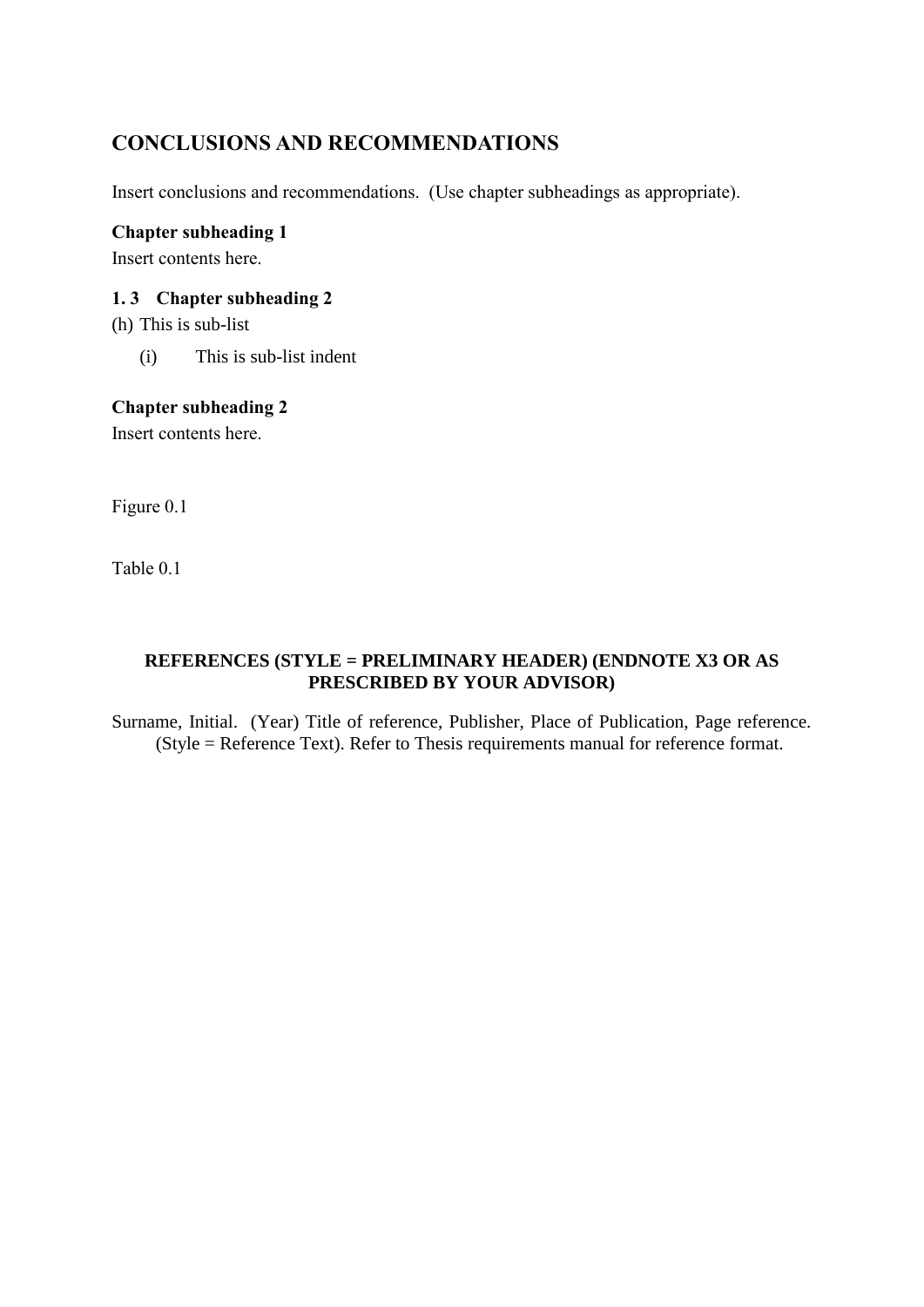**APPENDIX A TITLE (STYLE = APPENDIX HEADER)**